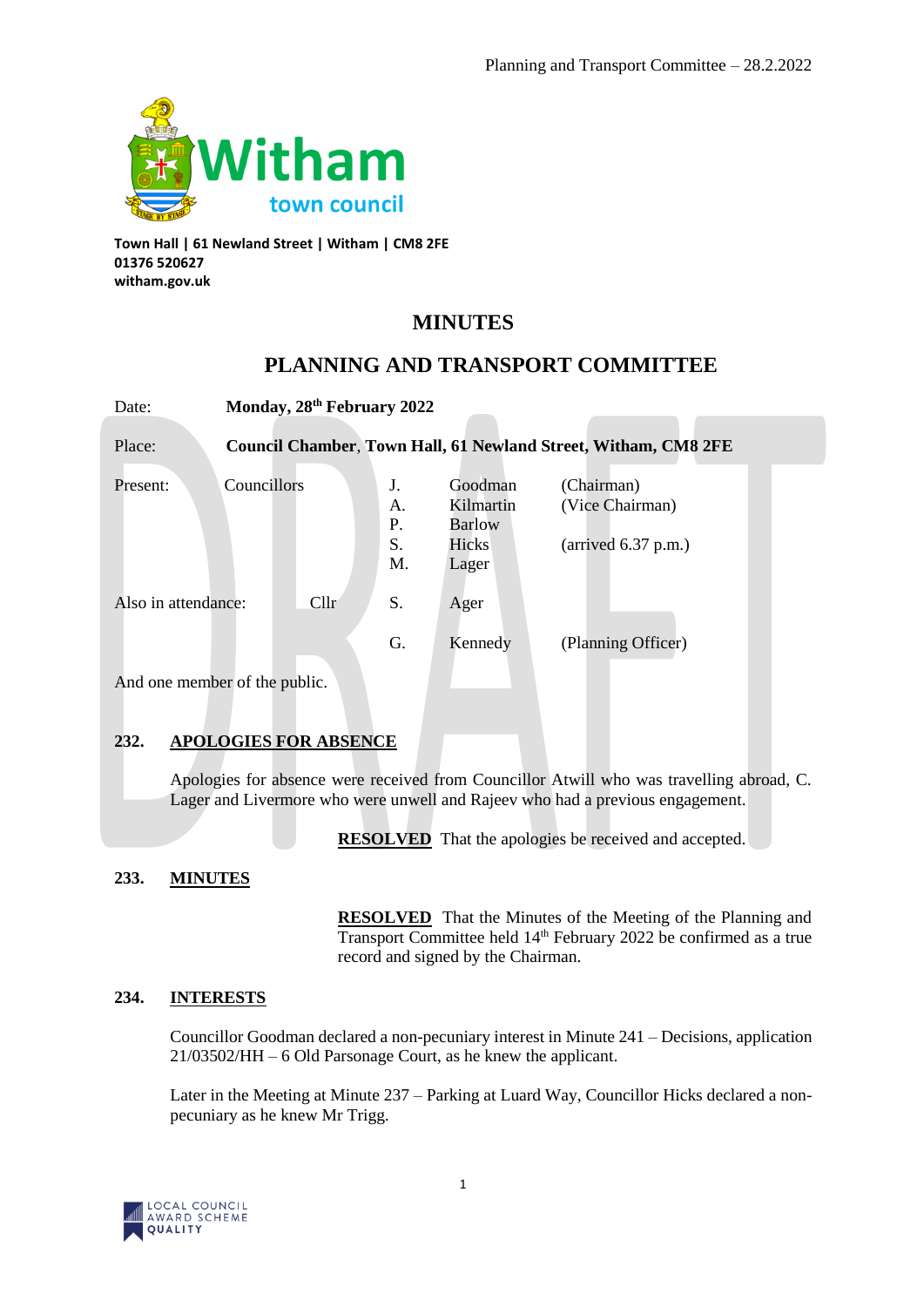# **235. QUESTIONS AND STATEMENTS FROM THE PUBLIC**

Mr Joe Trigg explained that he had lived in Luard Way for the past two and a half years. He said that motorists were parking too close to the end of his drive to allow egress without driving over his grass. There had always been a problem with cars parked during the day whilst motorists worked in the town centre. The Churchill development had exacerbated the situation, but since a complaint this has been monitored. Mr Trigg said that the ideal solution would be to extend his dropped kerb.

The Chairman thanked Mr Trigg for his comments and Members agreed to bring forward the Agenda item relating to parking at Luard Way.

Whilst Mr Trigg was talking, Councillor Hicks arrived at the Meeting.

# **236. PLANNING OFFICER'S REPORT**

The Planning Officer explained that she had contacted Braintree District Council about the fencing at Ivy Chimneys which would be discussed at the next Planning and Transport Meeting. The developers had assured BDC Planners that the fencing along Hatfield Road was temporary site hoarding.

**RESOLVED** That the information be received and noted.

# **237. PARKING LUARD WAY**

Councillor Hicks declared a non-pecuniary interest as he knew Mr Trigg.

An email was received from Mr Trigg concerning parking issues in Luard Way.

Members understood the problems and wished to support Mr Trigg. They explained that a dropped kerb extension would take time to be implemented, likewise yellow lines which would require enforcement. If his drive was obstructed then the police could take action. Mr Trigg was urged to take note of index plates and take photographs of the obstruction to pass to the police.<sup>1</sup>

### **238. PART 1 APPLICATIONS**

### **22/00312/HH Auckland, Maldon Road, Witham**

Single storey front extension with alterations to the existing front roof to form a gable

# **NO OBJECTION**

**22/00333/HH 1 Gimson Close, Witham** Erection of single storey side extension

# **NO OBJECTION**

<sup>1</sup> Community Specials arrived early for the following Community Meeting and spoke to Mr Trigg outside of the Planning and Transport Meeting to assist Mr Trigg in preventing his drive being blocked.



 $\overline{a}$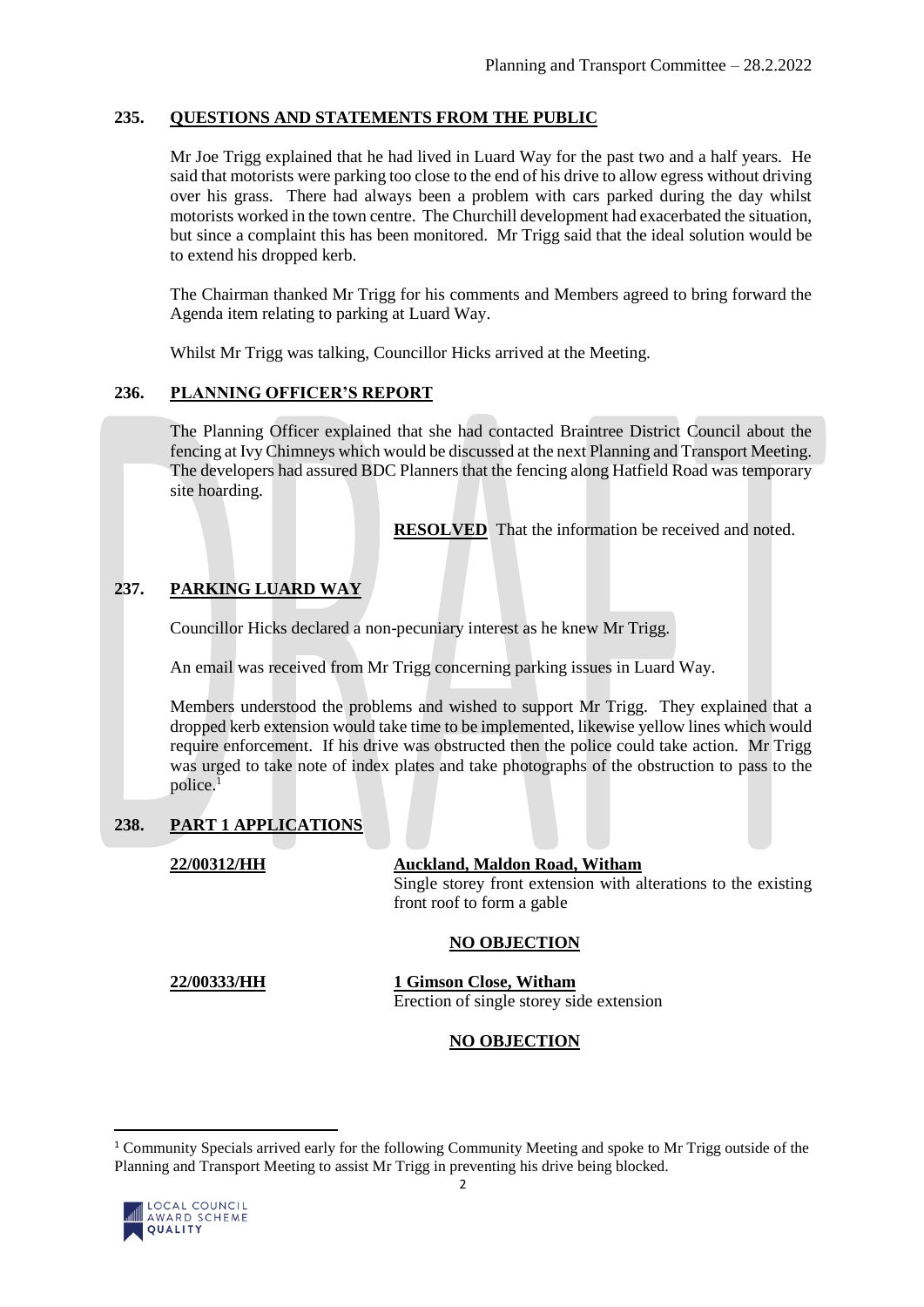### **239. PART 2 APPLICATIONS**

|      | 22/00276/FUL         | <b>Guithavon House, Guithavon Street, Witham</b><br>Conversion of roof space, erection of 3 dormer windows and<br>installation of roof lights in connection with the creation of 3<br>x 1 bedroom flats, with associated bin and cycle store                                                                     |
|------|----------------------|------------------------------------------------------------------------------------------------------------------------------------------------------------------------------------------------------------------------------------------------------------------------------------------------------------------|
|      |                      | Members were divided as to whether it would be appropriate<br>to convert the roof space when there was no parking provision<br>or amenity space but on balance agreed to support the<br>application.                                                                                                             |
|      |                      | <b>NO OBJECTION</b>                                                                                                                                                                                                                                                                                              |
|      | 22/00343/HH          | <b>42 Blunts Hall Road, Witham</b><br>Part ground floor and first floor front extension, first floor side<br>extension over existing garage and extension, ground floor<br>rear extension to replace conservatory, first floor rear<br>extension over existing extension and conservatory<br><b>NO OBJECTION</b> |
|      | 22/00366/TPOCON      | <b>46 Collingwood Road, Witham</b><br>Notice of intent to carry out work to trees in a Conservation<br>Area.                                                                                                                                                                                                     |
|      |                      | Members were informed that the Tree Warden had advised no<br>objection.                                                                                                                                                                                                                                          |
|      |                      | <b>NO OBJECTION</b> subject to the advice of the<br>District Council's Landscape Officer.                                                                                                                                                                                                                        |
| 240. | <b>REVISED PLANS</b> |                                                                                                                                                                                                                                                                                                                  |
|      | 21/03680/FUL         | <b>14 Rickstones Road, Witham</b><br>Erection of 1 x 3 bedroom two-storey detached dwelling<br>house                                                                                                                                                                                                             |
|      |                      | Members noted that the ridge height had been decreased by<br>making this a two storey dwelling.                                                                                                                                                                                                                  |

### **NO OBJECTION**

### **241. DECISIONS**

Councillor Goodman had declared an interest.

The decisions on Planning Applications pertaining to Witham were received.

**RESOLVED** That the decisions be received and noted.